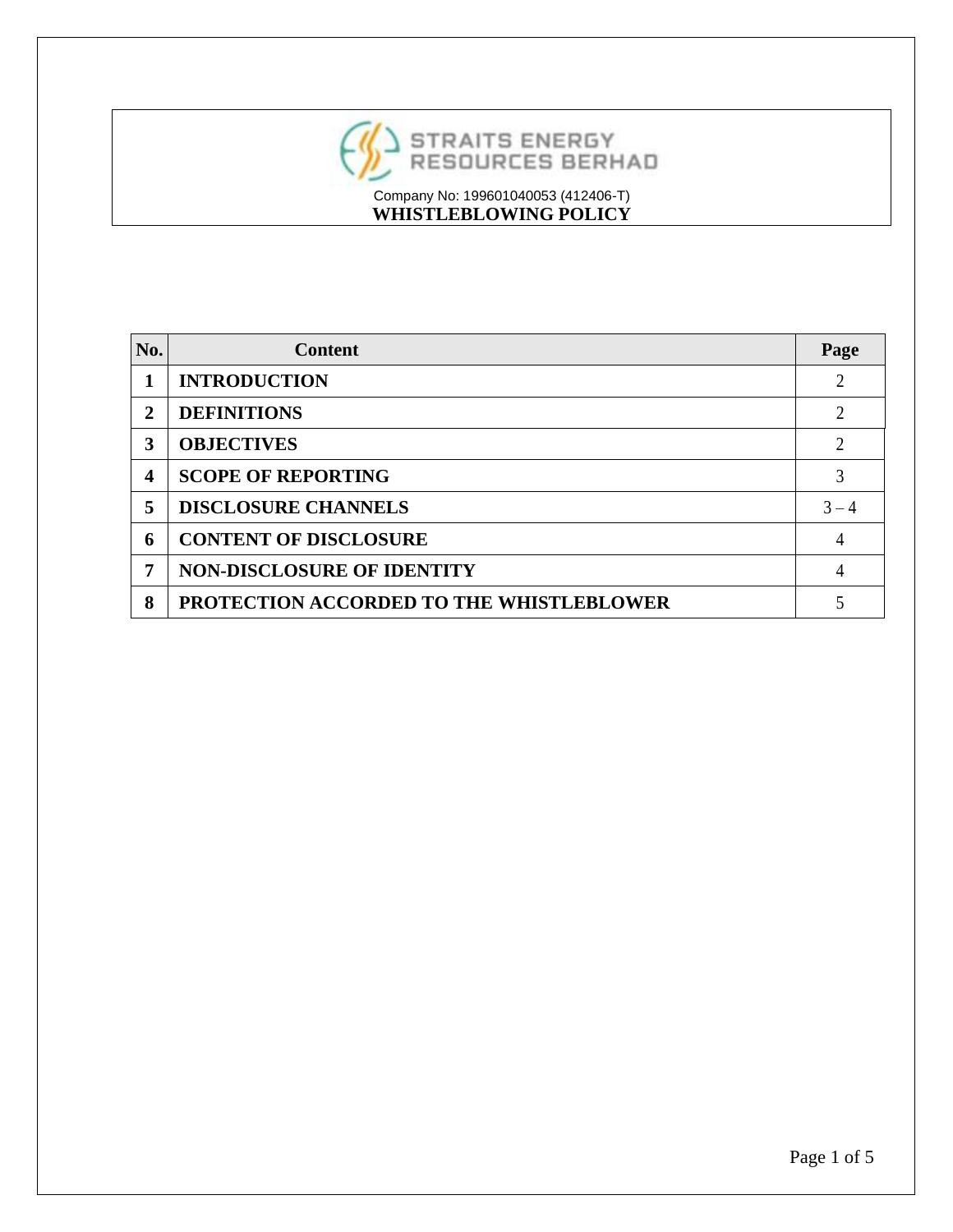

#### **1. Introduction**

Straits Energy Resources Berhad (formerly known as Straits Inter Logistics Berhad) ("Straits" or "the Company") is committed to the highest professional standards of Integrity and strives to provide assurance to its shareholders and customers that it operates its business ethically and in accordance with applicable laws and regulations.

Straits places high value on the level of trust and integrity expected of its employees within its Group of Companies ("Group"). It is an avenue to encourage and enable employees and others to raise legitimate concerns to be objectively investigated and addressed within the Company prior to seeking resolution outside the Company.

Therefore, Straits have established adequate and secured Whistleblowing reporting channels for Straits employees and external parties to report any suspected fraud, corruption, criminal activity or unethical conduct/behaviour in the workplace without facing any adverse consequences such as retaliation.

#### **2. Definitions**

#### a) Whistleblowing

This occurs when an employee/other stakeholder raises a genuine concern about a dangerous or illegal activity or improper conduct that he/she is aware of through his/her work/dealing.

b) Whistleblower

The employee/other stakeholder who discloses or reports the wrongdoing.

#### **3. Objectives**

The Whistleblower Policy aims to achieve the following objectives:

- a) Safeguard Straits Group's reputation;
- b) Protect Whistleblowers from detrimental actions;
- c) Facilitate timely escalation of improper conduct in a professional manner; and
- d) Investigate and manage disclosed or reported improper conduct through established appropriate processes to ensure consistent and timely response;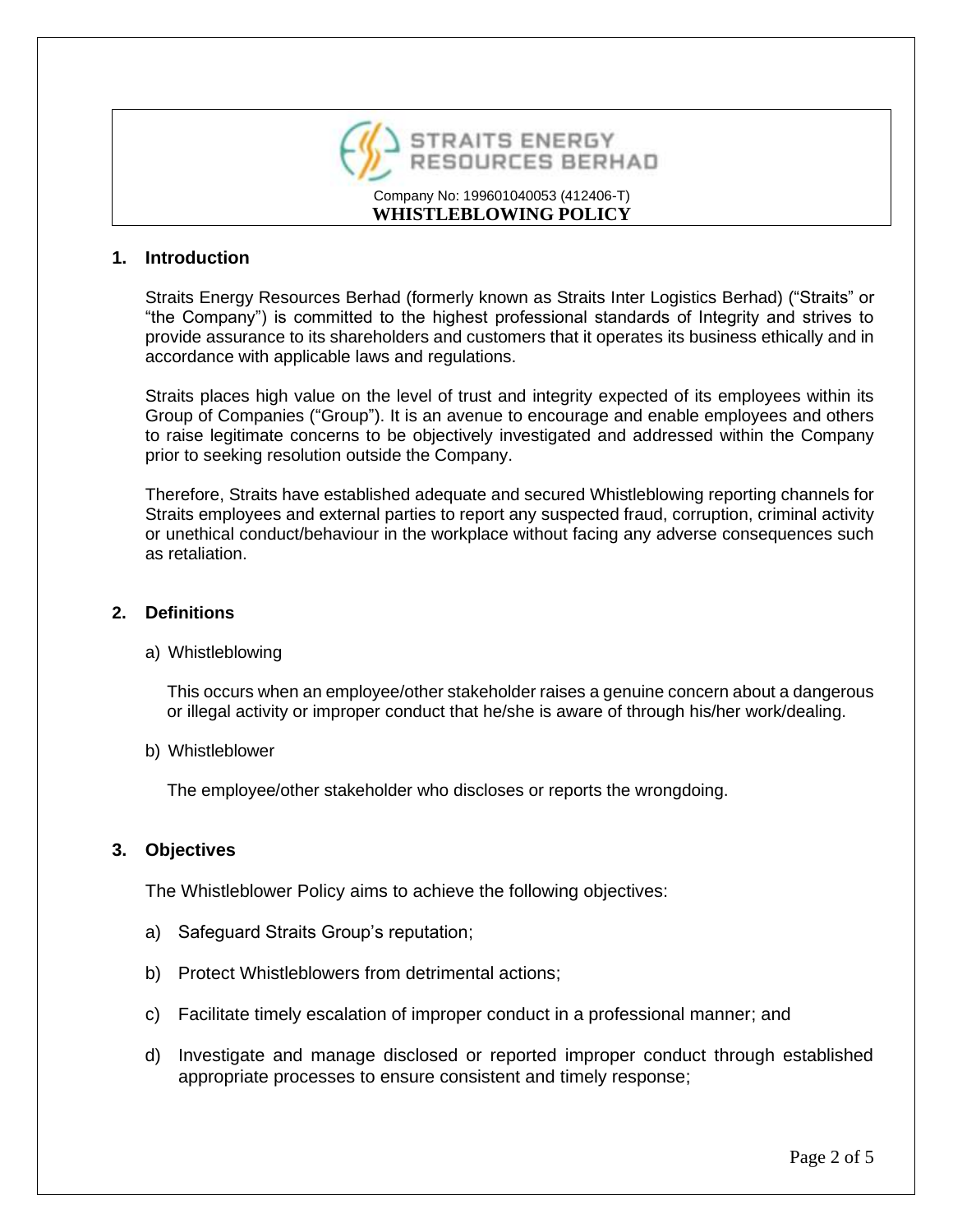

### **4. Scope Of Reporting**

The following shall constitute "Improper Conduct" (misconduct or criminal offence):

- a) Any form of financial crime, including fraud;
- b) Bribery and corruption;
- c) Harassment, abuses and intimidation;
- d) Conflict of Interest and potential abuse of position for personal gains;
- e) Serious breach of the Group's Code of Ethics and Conduct;
- f) Unauthorized disclosure of sensitive data or information to outsiders (third party);
- g) Misuse of the Group's Properties, assets or resources;
- h) Non-Compliance to the Group's Policies and Procedures;
- i) Regulatory breaches or non-compliance to regulatory requirements;
- j) Criminal breach of trust;
- k) Acts or omissions which are deemed to be against the interests of the Group;
- l) Danger to health and safety of any employee of the Group or any other individual;
- m) Damage to the environment;
- n) Unethical behaviour;
- o) Other illegal acts and malpractices; and
- p) An accomplice to or deliberate concealment of any or a combination of the above matters or other acts or wrongdoing.

Only genuine concerns should be disclosed. The Whistleblower is responsible to ensure that the disclosure is made in good faith and free from malicious intent. In addition, any disclosure which is found to be frivolous or vexatious will not be entertained.

If the investigation later reveals that the disclosure was made with malicious intent, appropriate action can be taken against the Whistleblower.

# **5. Disclosures Channels**

All employees and third parties are to disclose any concern in a confidential manner. Third parties should report to the dedicated channel assigned by the Group. Employees should report to their immediate superior where possible. If for any reason, it is believed that this is not possible or appropriate, employees shall report to the dedicated channel assigned by the Group:-

- a) Secured Email Address at [corporate@straits-energyresurces.com](mailto:corporate@straits-energyresurces.com)
- b) Secured Hotline number +603 6419 1266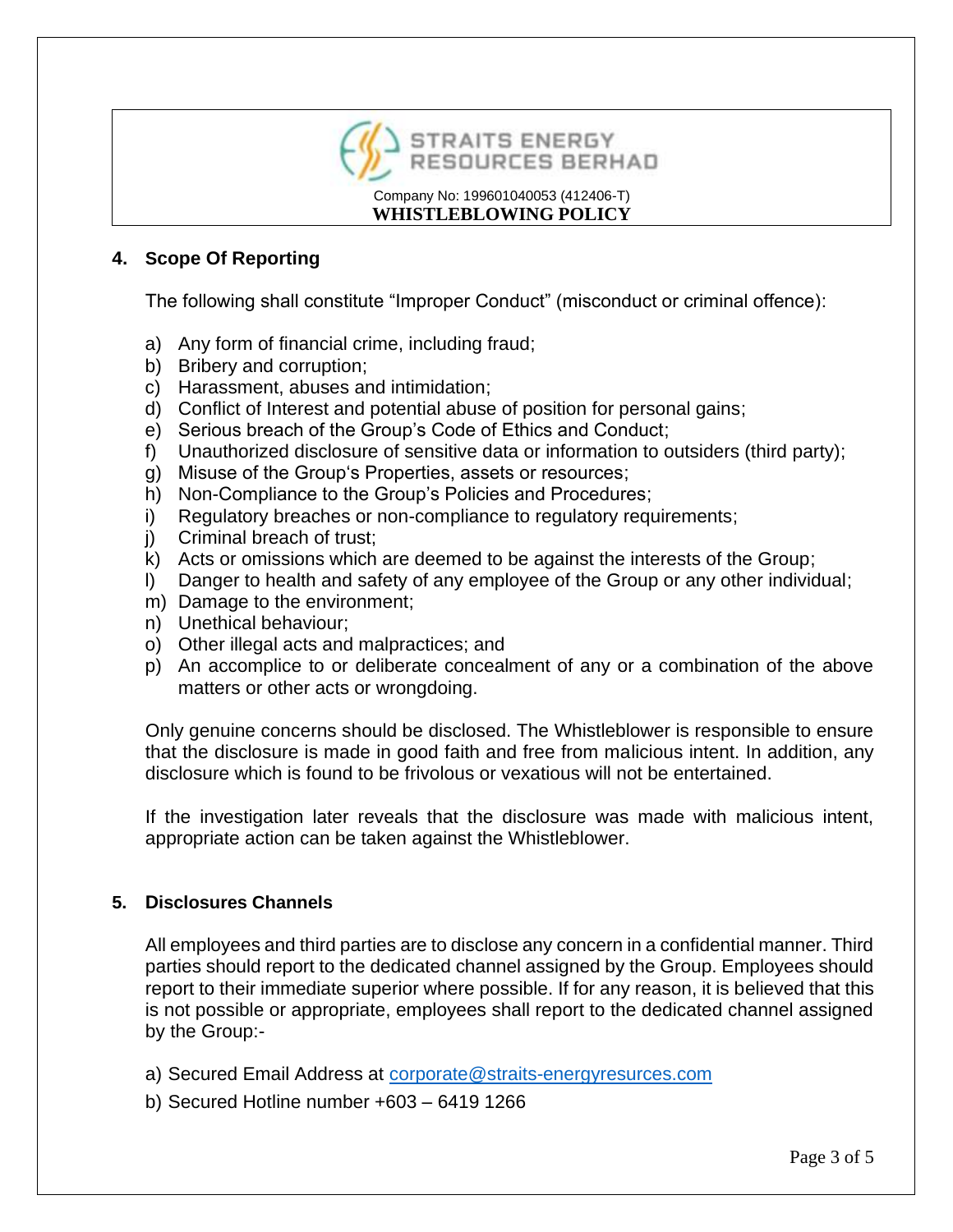

### **5. Disclosures Channels (Contd.)**

c) Secured P.O. Box Mail Address at B-07-06, Plaza Mont Kiara 2, Jalan Kiara, Mont Kiara 50480 Kuala Lumpur

In the case where reporting to management is a concern, then the report should be made to the Chairman of the Audit Committee:-

- a) Secured Email Address at [corporate@straits-energyresurces.com](mailto:corporate@straits-energyresurces.com)
- b) Secured Hotline number +603 6419 1266
- c) Secured P.O. Box Mail Address at B-07-06, Plaza Mont Kiara 2, Jalan Kiara, Mont Kiara 50480 Kuala Lumpur

# **6. Content Of Disclosure**

All disclosure made herein should contain the following information:

- a) Details of the person(s) involved;
- b) Details of the allegation
- c) Nature of the allegation
- d) location and date / time the alleged misconduct took place
- e) Any supporting evidence (if available); and
- f) Other relevant information

# **7. Non-Disclosure Of Identity**

In order to enable the Group to accord the Whistleblower, the necessary protection under the "Whistleblower Protection Act 2010" policy and also to obtain more details on the allegation/report, the Whistleblower is encouraged to disclose his/her personal details.

However, Whistleblower may choose to remain anonymous, although in some instances it may limit the ability for thorough investigation due to insufficient information.